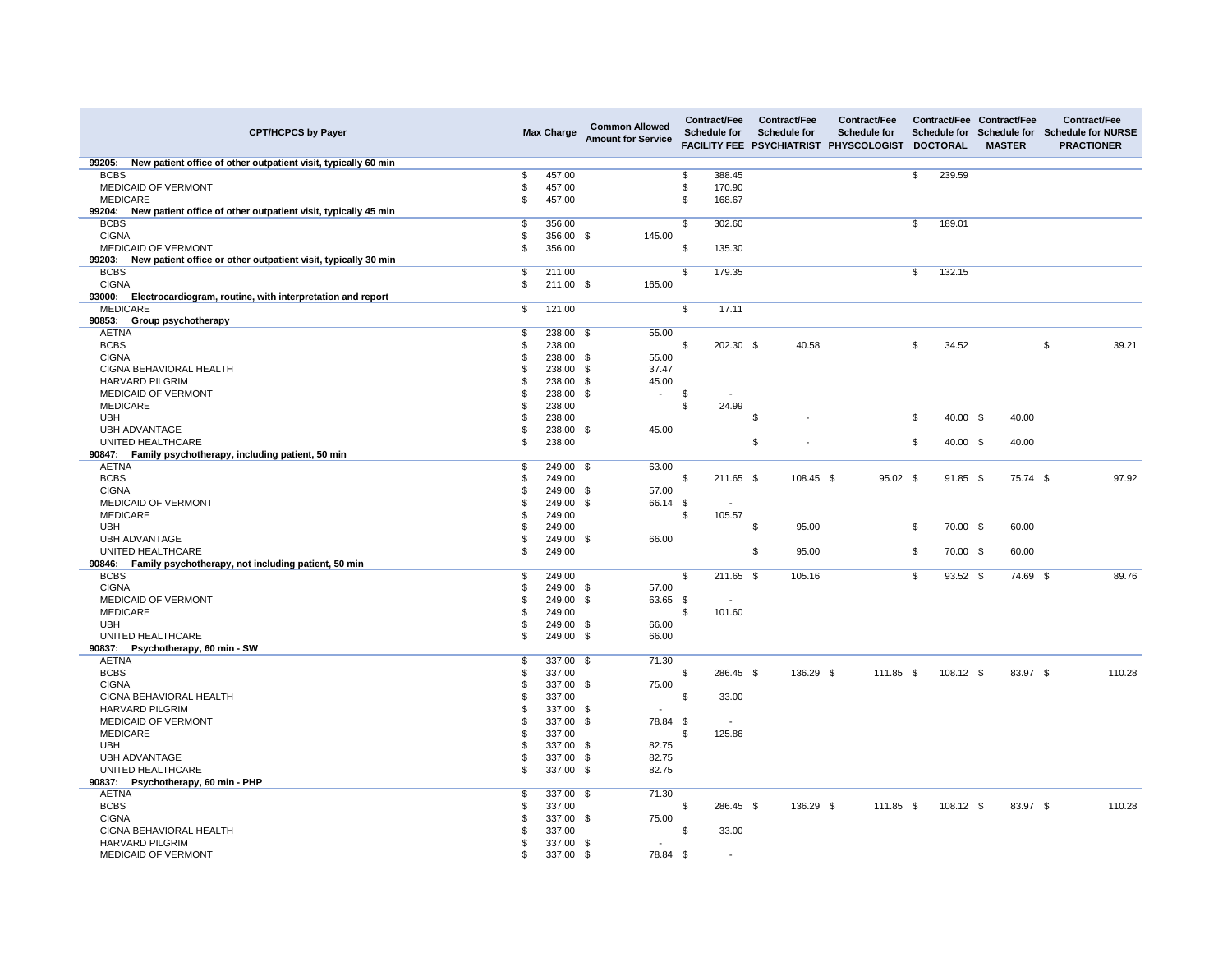| <b>MEDICARE</b>                                                |     | 337.00    | \$                       | 125.86    |           |               |             |          |        |
|----------------------------------------------------------------|-----|-----------|--------------------------|-----------|-----------|---------------|-------------|----------|--------|
| <b>UBH</b>                                                     |     | 337.00 \$ | 82.75                    |           |           |               |             |          |        |
| <b>UBH ADVANTAGE</b>                                           |     | 337.00 \$ | 82.75                    |           |           |               |             |          |        |
| UNITED HEALTHCARE                                              |     | 337.00 \$ | 82.75                    |           |           |               |             |          |        |
| 90837:<br>Psychotherapy, 60 min - PHD                          |     |           |                          |           |           |               |             |          |        |
| <b>AETNA</b>                                                   |     | 337.00 \$ | 71.30                    |           |           |               |             |          |        |
| <b>BCBS</b>                                                    |     | 337.00    | -\$                      | 286.45 \$ | 136.29 \$ | $111.85$ \$   | 108.12 \$   | 83.97 \$ | 110.28 |
| <b>CIGNA</b>                                                   |     | 337.00 \$ | 75.00                    |           |           |               |             |          |        |
| CIGNA BEHAVIORAL HEALTH                                        |     | 337.00    | \$                       | 33.00     |           |               |             |          |        |
| <b>HARVARD PILGRIM</b>                                         |     | 337.00 \$ | $\sim$                   |           |           |               |             |          |        |
| <b>MEDICAID OF VERMONT</b>                                     |     | 337.00 \$ | 78.84 \$                 |           |           |               |             |          |        |
| <b>MEDICARE</b>                                                |     | 337.00    | .\$                      | 125.86    |           |               |             |          |        |
| <b>UBH</b>                                                     |     | 337.00 \$ | 82.75                    |           |           |               |             |          |        |
| <b>UBH ADVANTAGE</b>                                           |     | 337.00 \$ | 82.75                    |           |           |               |             |          |        |
| UNITED HEALTHCARE                                              |     | 337.00 \$ | 82.75                    |           |           |               |             |          |        |
| 90837: Psychotherapy, 60 min - IOP (Non-MD)                    |     |           |                          |           |           |               |             |          |        |
| <b>AETNA</b>                                                   | \$  | 337.00 \$ | 71.30                    |           |           |               |             |          |        |
| <b>BCBS</b>                                                    |     | 337.00    | -\$                      | 286.45 \$ | 136.29 \$ | $111.85$ \$   | $108.12$ \$ | 83.97 \$ | 110.28 |
| <b>CIGNA</b>                                                   |     | 337.00 \$ | 75.00                    |           |           |               |             |          |        |
| CIGNA BEHAVIORAL HEALTH                                        |     | 337.00    | -\$                      | 33.00     |           |               |             |          |        |
| <b>HARVARD PILGRIM</b>                                         |     | 337.00 \$ | $\sim$                   |           |           |               |             |          |        |
| <b>MEDICAID OF VERMONT</b>                                     |     | 337.00 \$ | 78.84 \$                 | $\sim$    |           |               |             |          |        |
| <b>MEDICARE</b>                                                |     | 337.00    | .\$                      | 125.86    |           |               |             |          |        |
| <b>UBH</b>                                                     |     | 337.00 \$ | 82.75                    |           |           |               |             |          |        |
| <b>UBH ADVANTAGE</b>                                           |     | 337.00 \$ | 82.75                    |           |           |               |             |          |        |
| UNITED HEALTHCARE                                              |     | 337.00 \$ | 82.75                    |           |           |               |             |          |        |
| Psychotherapy, 60 min - HUB<br>90837:                          |     |           |                          |           |           |               |             |          |        |
| <b>AETNA</b>                                                   |     | 337.00 \$ | 71.30                    |           |           |               |             |          |        |
| <b>BCBS</b>                                                    |     | 337.00    | -\$                      | 286.45 \$ | 136.29 \$ | 111.85 \$     | $108.12$ \$ | 83.97 \$ | 110.28 |
| <b>CIGNA</b>                                                   |     | 337.00 \$ | 75.00                    |           |           |               |             |          |        |
| CIGNA BEHAVIORAL HEALTH                                        |     | 337.00    | \$                       | 33.00     |           |               |             |          |        |
| <b>HARVARD PILGRIM</b>                                         |     | 337.00 \$ | $\sim$                   |           |           |               |             |          |        |
| MEDICAID OF VERMONT                                            |     | 337.00 \$ | 78.84 \$                 |           |           |               |             |          |        |
| <b>MEDICARE</b>                                                |     | 337.00    | -\$                      | 125.86    |           |               |             |          |        |
| <b>UBH</b>                                                     |     | 337.00 \$ | 82.75                    |           |           |               |             |          |        |
| <b>UBH ADVANTAGE</b>                                           |     | 337.00 \$ | 82.75                    |           |           |               |             |          |        |
| UNITED HEALTHCARE                                              | .S  | 337.00 \$ | 82.75                    |           |           |               |             |          |        |
| 90837: Psychotherapy, 60 min - Facility Charge<br><b>AETNA</b> | \$. | 337.00 \$ | 71.30                    |           |           |               |             |          |        |
| <b>BCBS</b>                                                    |     | 337.00    | -\$                      | 286.45 \$ | 136.29 \$ | 111.85 \$     | $108.12$ \$ | 83.97 \$ | 110.28 |
| <b>CIGNA</b>                                                   |     | 337.00 \$ | 75.00                    |           |           |               |             |          |        |
| CIGNA BEHAVIORAL HEALTH                                        |     | 337.00    | \$                       | 33.00     |           |               |             |          |        |
| <b>HARVARD PILGRIM</b>                                         |     | 337.00 \$ | $\sim$                   |           |           |               |             |          |        |
| <b>MEDICAID OF VERMONT</b>                                     |     | 337.00 \$ | 78.84 \$                 | $\sim$    |           |               |             |          |        |
| <b>MEDICARE</b>                                                |     | 337.00    | .\$                      | 125.86    |           |               |             |          |        |
| <b>UBH</b>                                                     |     | 337.00 \$ | 82.75                    |           |           |               |             |          |        |
| <b>UBH ADVANTAGE</b>                                           |     | 337.00 \$ | 82.75                    |           |           |               |             |          |        |
| UNITED HEALTHCARE                                              |     | 337.00 \$ | 82.75                    |           |           |               |             |          |        |
| 90837: Psychotherapy, 45 min - IOP (Program Therapy)           |     |           |                          |           |           |               |             |          |        |
| <b>AETNA</b>                                                   |     | 337.00 \$ | 71.30                    |           |           |               |             |          |        |
| <b>BCBS</b>                                                    |     | 337.00    | -\$                      | 286.45 \$ | 136.29 \$ | 111.85 \$     | $108.12$ \$ | 83.97 \$ | 110.28 |
| <b>CIGNA</b>                                                   |     | 337.00 \$ | 75.00                    |           |           |               |             |          |        |
| CIGNA BEHAVIORAL HEALTH                                        |     | 337.00    | -\$                      | 33.00     |           |               |             |          |        |
| HARVARD PILGRIM                                                |     | 337.00 \$ | $\overline{\phantom{a}}$ |           |           |               |             |          |        |
| <b>MEDICAID OF VERMONT</b>                                     |     | 337.00 \$ | 78.84 \$                 |           |           |               |             |          |        |
| <b>MEDICARE</b>                                                |     | 337.00    | \$                       | 125.86    |           |               |             |          |        |
| <b>UBH</b>                                                     |     | 337.00 \$ | 82.75                    |           |           |               |             |          |        |
| <b>UBH ADVANTAGE</b>                                           |     | 337.00 \$ | 82.75                    |           |           |               |             |          |        |
| UNITED HEALTHCARE                                              |     | 337.00 \$ | 82.75                    |           |           |               |             |          |        |
| 90834: Psychotherapy, 45 min - SW                              |     |           |                          |           |           |               |             |          |        |
| <b>AETNA</b>                                                   | .S  | 220.00 \$ | 62.00                    |           |           |               |             |          |        |
| <b>BCBS</b>                                                    |     | 220.00    |                          | 187.00 \$ | 98.84     | $\frac{1}{2}$ | 85.78       | \$       | 81.60  |
| <b>CIGNA</b>                                                   |     | 220.00 \$ | 60.00                    |           |           |               |             |          |        |
| CIGNA BEHAVIORAL HEALTH                                        |     | 220.00 \$ | 60.00                    |           |           |               |             |          |        |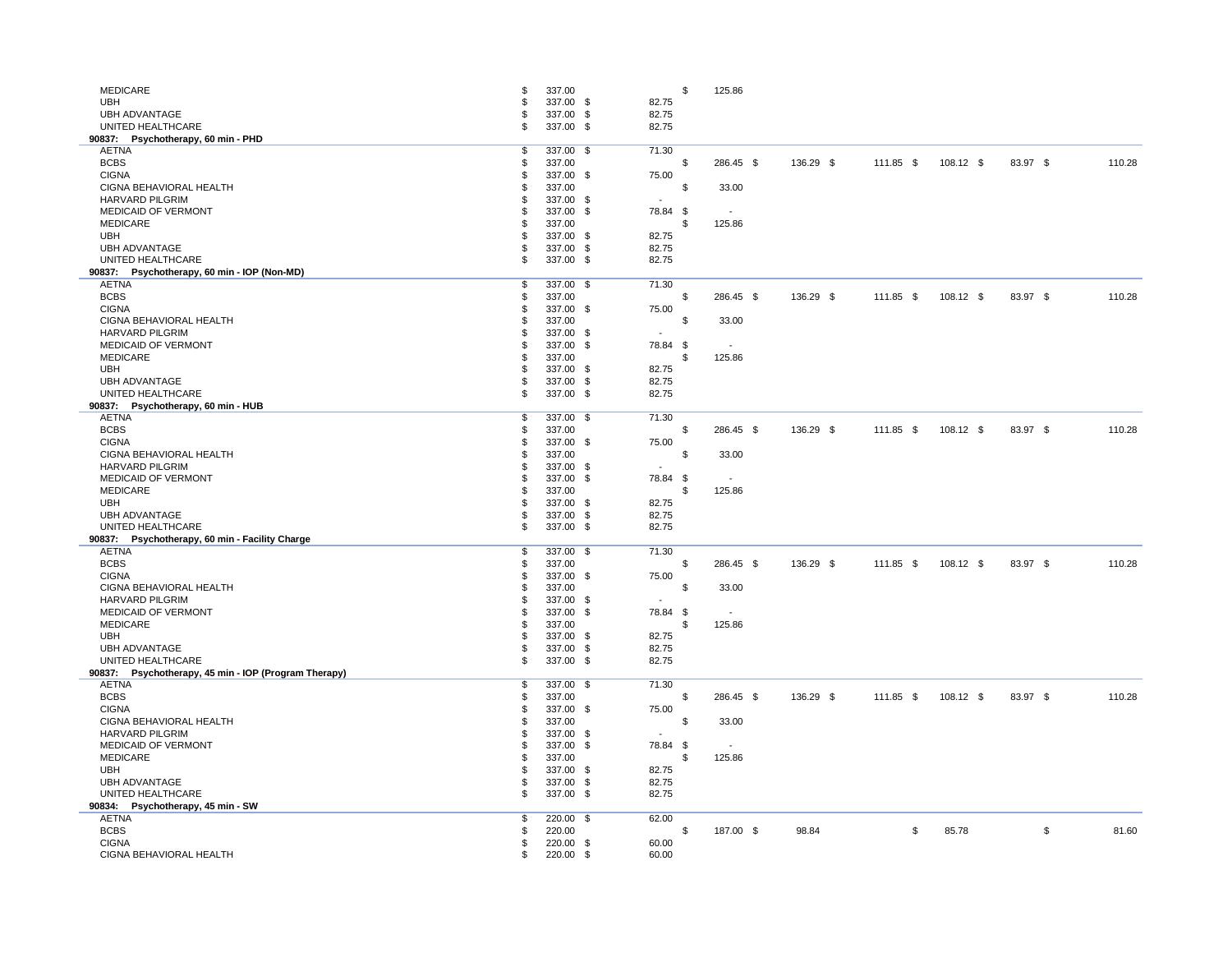| CONNECTICARE<br><b>HARVARD PILGRIM</b><br><b>MEDICAID OF VERMONT</b><br><b>MEDICARE</b><br>OPTUM BEHAVIORAL HEALTH<br><b>UBH</b><br><b>UBH ADVANTAGE</b><br>UNITED HEALTHCARE | S<br>\$<br>\$ | 220.00 \$<br>220.00 \$<br>220.00 \$<br>220.00<br>220.00 \$<br>220.00 \$<br>220.00 \$<br>220.00 \$ | 66.00<br>$\sim$<br>52.52 \$<br>\$<br>$\sim$<br>66.00<br>66.00<br>66.00 | $\sim$<br>84.05          |       |                           |       |                            |       |
|-------------------------------------------------------------------------------------------------------------------------------------------------------------------------------|---------------|---------------------------------------------------------------------------------------------------|------------------------------------------------------------------------|--------------------------|-------|---------------------------|-------|----------------------------|-------|
| 90834: Psychotherapy, 45 min - PHP<br><b>AETNA</b>                                                                                                                            | \$            | 220.00 \$                                                                                         | 62.00                                                                  |                          |       |                           |       |                            |       |
| <b>BCBS</b>                                                                                                                                                                   |               | 220.00                                                                                            |                                                                        | 187.00 \$                | 98.84 | $\boldsymbol{\mathsf{S}}$ | 85.78 | $\boldsymbol{\mathsf{D}}$  | 81.60 |
| <b>CIGNA</b>                                                                                                                                                                  |               | 220.00 \$                                                                                         | 60.00                                                                  |                          |       |                           |       |                            |       |
| CIGNA BEHAVIORAL HEALTH                                                                                                                                                       |               | 220.00 \$                                                                                         | 60.00                                                                  |                          |       |                           |       |                            |       |
| CONNECTICARE                                                                                                                                                                  |               | 220.00 \$                                                                                         | 66.00                                                                  |                          |       |                           |       |                            |       |
| <b>HARVARD PILGRIM</b>                                                                                                                                                        |               | 220.00 \$                                                                                         | $\sim$                                                                 |                          |       |                           |       |                            |       |
| <b>MEDICAID OF VERMONT</b>                                                                                                                                                    |               | 220.00 \$                                                                                         | $52.52$ \$                                                             | $\sim$                   |       |                           |       |                            |       |
| <b>MEDICARE</b>                                                                                                                                                               |               | 220.00                                                                                            | \$                                                                     | 84.05                    |       |                           |       |                            |       |
| OPTUM BEHAVIORAL HEALTH<br><b>UBH</b>                                                                                                                                         | S             | 220.00 \$<br>220.00 \$                                                                            | $\overline{\phantom{a}}$<br>66.00                                      |                          |       |                           |       |                            |       |
| <b>UBH ADVANTAGE</b>                                                                                                                                                          |               | 220.00 \$                                                                                         | 66.00                                                                  |                          |       |                           |       |                            |       |
| UNITED HEALTHCARE                                                                                                                                                             | \$            | 220.00 \$                                                                                         | 66.00                                                                  |                          |       |                           |       |                            |       |
| Psychotherapy, 45 min - PHD<br>90834:                                                                                                                                         |               |                                                                                                   |                                                                        |                          |       |                           |       |                            |       |
| <b>AETNA</b>                                                                                                                                                                  | \$            | 220.00 \$                                                                                         | 62.00                                                                  |                          |       |                           |       |                            |       |
| <b>BCBS</b>                                                                                                                                                                   |               | 220.00                                                                                            |                                                                        | 187.00 \$                | 98.84 | \$                        | 85.78 | \$                         | 81.60 |
| <b>CIGNA</b>                                                                                                                                                                  |               | 220.00 \$                                                                                         | 60.00                                                                  |                          |       |                           |       |                            |       |
| CIGNA BEHAVIORAL HEALTH                                                                                                                                                       |               | 220.00 \$                                                                                         | 60.00                                                                  |                          |       |                           |       |                            |       |
| CONNECTICARE                                                                                                                                                                  |               | 220.00 \$                                                                                         | 66.00                                                                  |                          |       |                           |       |                            |       |
| <b>HARVARD PILGRIM</b>                                                                                                                                                        |               | 220.00 \$                                                                                         | $\sim$                                                                 |                          |       |                           |       |                            |       |
| <b>MEDICAID OF VERMONT</b>                                                                                                                                                    |               | 220.00 \$                                                                                         | $52.52$ \$                                                             | $\sim$                   |       |                           |       |                            |       |
| <b>MEDICARE</b>                                                                                                                                                               |               | 220.00                                                                                            | \$                                                                     | 84.05                    |       |                           |       |                            |       |
| OPTUM BEHAVIORAL HEALTH                                                                                                                                                       |               | 220.00 \$                                                                                         | $\overline{\phantom{a}}$                                               |                          |       |                           |       |                            |       |
| <b>UBH</b>                                                                                                                                                                    |               | 220.00 \$                                                                                         | 66.00                                                                  |                          |       |                           |       |                            |       |
| <b>UBH ADVANTAGE</b>                                                                                                                                                          |               | 220.00<br>- \$                                                                                    | 66.00                                                                  |                          |       |                           |       |                            |       |
| UNITED HEALTHCARE                                                                                                                                                             | \$            | 220.00 \$                                                                                         | 66.00                                                                  |                          |       |                           |       |                            |       |
| 90834: Psychotherapy, 45 min - IOP (Program Therapy)<br><b>AETNA</b>                                                                                                          | \$            | 220.00 \$                                                                                         | 62.00                                                                  |                          |       |                           |       |                            |       |
| <b>BCBS</b>                                                                                                                                                                   |               | 220.00                                                                                            |                                                                        | 187.00 \$                | 98.84 | \$                        | 85.78 | $\boldsymbol{\mathsf{\$}}$ | 81.60 |
| <b>CIGNA</b>                                                                                                                                                                  |               | 220.00 \$                                                                                         | 60.00                                                                  |                          |       |                           |       |                            |       |
| CIGNA BEHAVIORAL HEALTH                                                                                                                                                       |               | 220.00 \$                                                                                         | 60.00                                                                  |                          |       |                           |       |                            |       |
| CONNECTICARE                                                                                                                                                                  |               | 220.00 \$                                                                                         | 66.00                                                                  |                          |       |                           |       |                            |       |
| <b>HARVARD PILGRIM</b>                                                                                                                                                        |               | 220.00 \$                                                                                         | $\sim$                                                                 |                          |       |                           |       |                            |       |
| <b>MEDICAID OF VERMONT</b>                                                                                                                                                    |               | 220.00 \$                                                                                         | $52.52$ \$                                                             | $\sim$                   |       |                           |       |                            |       |
| <b>MEDICARE</b>                                                                                                                                                               |               | 220.00                                                                                            | \$                                                                     | 84.05                    |       |                           |       |                            |       |
| OPTUM BEHAVIORAL HEALTH                                                                                                                                                       |               | 220.00 \$                                                                                         | $\blacksquare$                                                         |                          |       |                           |       |                            |       |
| <b>UBH</b>                                                                                                                                                                    |               | 220.00 \$                                                                                         | 66.00                                                                  |                          |       |                           |       |                            |       |
| <b>UBH ADVANTAGE</b>                                                                                                                                                          |               | 220.00 \$                                                                                         | 66.00                                                                  |                          |       |                           |       |                            |       |
| UNITED HEALTHCARE                                                                                                                                                             | \$            | 220.00 \$                                                                                         | 66.00                                                                  |                          |       |                           |       |                            |       |
| 90834: Psychotherapy, 45 min - IOP (Non-MD)                                                                                                                                   |               |                                                                                                   |                                                                        |                          |       |                           |       |                            |       |
| <b>AETNA</b>                                                                                                                                                                  | \$            | 220.00 \$                                                                                         | 62.00                                                                  |                          |       |                           |       |                            |       |
| <b>BCBS</b>                                                                                                                                                                   |               | 220.00                                                                                            |                                                                        | 187.00 \$                | 98.84 | $\frac{1}{2}$             | 85.78 | $\frac{1}{2}$              | 81.60 |
| <b>CIGNA</b>                                                                                                                                                                  |               | 220.00 \$                                                                                         | 60.00                                                                  |                          |       |                           |       |                            |       |
| CIGNA BEHAVIORAL HEALTH<br>CONNECTICARE                                                                                                                                       |               | 220.00 \$                                                                                         | 60.00                                                                  |                          |       |                           |       |                            |       |
| <b>HARVARD PILGRIM</b>                                                                                                                                                        |               | 220.00 \$<br>220.00 \$                                                                            | 66.00<br>$\overline{\phantom{a}}$                                      |                          |       |                           |       |                            |       |
| <b>MEDICAID OF VERMONT</b>                                                                                                                                                    |               | 220.00 \$                                                                                         | $52.52$ \$                                                             | $\overline{\phantom{a}}$ |       |                           |       |                            |       |
| <b>MEDICARE</b>                                                                                                                                                               |               | 220.00                                                                                            | \$                                                                     | 84.05                    |       |                           |       |                            |       |
| OPTUM BEHAVIORAL HEALTH                                                                                                                                                       |               | 220.00 \$                                                                                         | $\sim$                                                                 |                          |       |                           |       |                            |       |
| <b>UBH</b>                                                                                                                                                                    |               | 220.00 \$                                                                                         | 66.00                                                                  |                          |       |                           |       |                            |       |
| <b>UBH ADVANTAGE</b>                                                                                                                                                          |               | 220.00 \$                                                                                         | 66.00                                                                  |                          |       |                           |       |                            |       |
| UNITED HEALTHCARE                                                                                                                                                             | \$            | 220.00 \$                                                                                         | 66.00                                                                  |                          |       |                           |       |                            |       |
| 90834:<br>Psychotherapy, 45 min - HUB                                                                                                                                         |               |                                                                                                   |                                                                        |                          |       |                           |       |                            |       |
| <b>AETNA</b>                                                                                                                                                                  | \$            | 220.00 \$                                                                                         | 62.00                                                                  |                          |       |                           |       |                            |       |
| <b>BCBS</b>                                                                                                                                                                   |               | 220.00                                                                                            |                                                                        | 187.00 \$                | 98.84 | $\sqrt[6]{\frac{1}{2}}$   | 85.78 | $\boldsymbol{\mathsf{S}}$  | 81.60 |
| <b>CIGNA</b>                                                                                                                                                                  |               | 220.00 \$                                                                                         | 60.00                                                                  |                          |       |                           |       |                            |       |

| \$                | 85.78 | \$<br>81.60 |
|-------------------|-------|-------------|
|                   |       |             |
| \$                | 85.78 | \$<br>81.60 |
| \$                | 85.78 | \$<br>81.60 |
| $\boldsymbol{\$}$ | 85.78 | \$<br>81.60 |
|                   |       |             |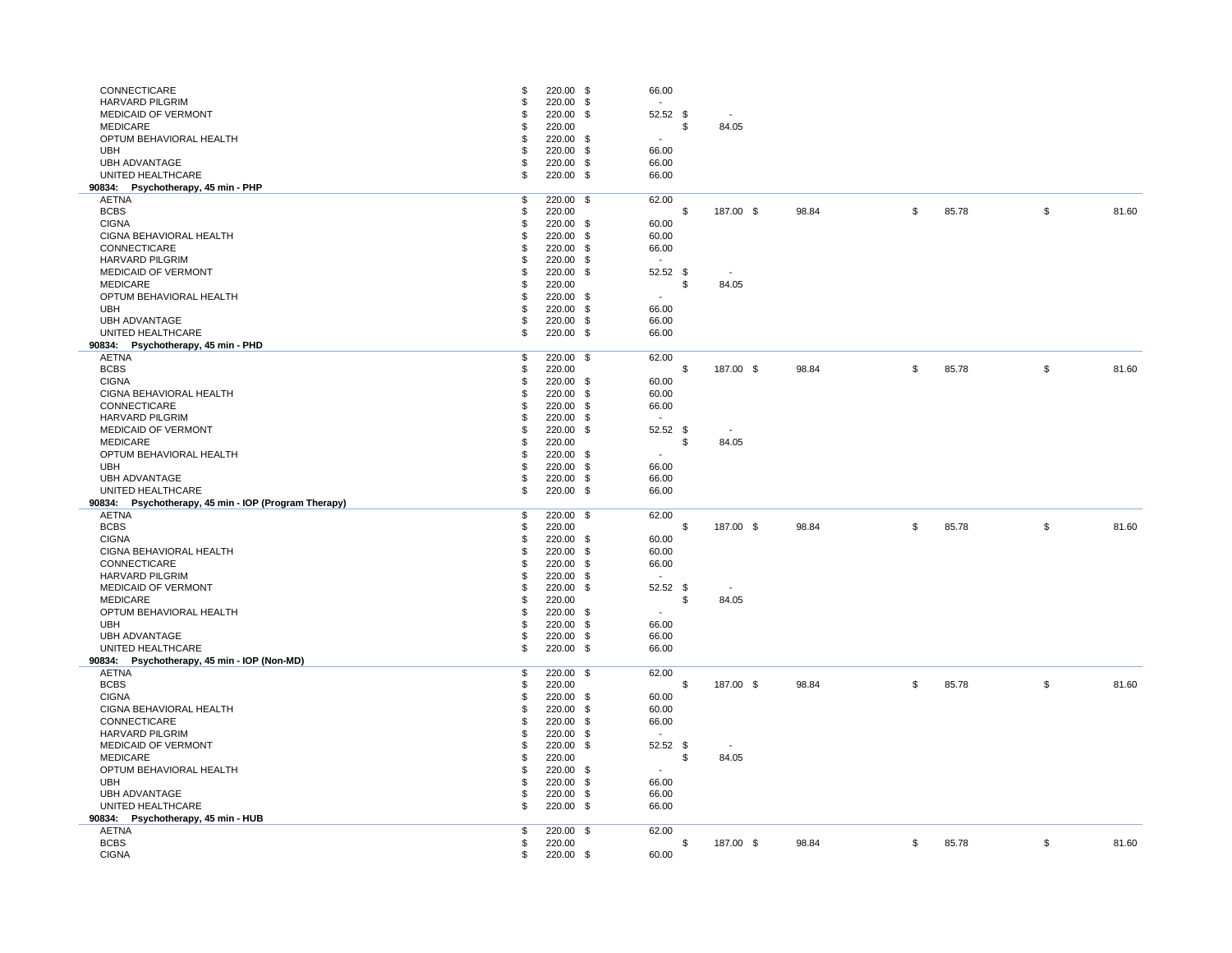| CIGNA BEHAVIORAL HEALTH                              | \$. | 220.00 \$ | 60.00                    |     |             |       |               |       |                           |       |
|------------------------------------------------------|-----|-----------|--------------------------|-----|-------------|-------|---------------|-------|---------------------------|-------|
| CONNECTICARE                                         | \$  | 220.00 \$ | 66.00                    |     |             |       |               |       |                           |       |
|                                                      |     |           |                          |     |             |       |               |       |                           |       |
| <b>HARVARD PILGRIM</b>                               |     | 220.00 \$ | $\sim$                   |     |             |       |               |       |                           |       |
| <b>MEDICAID OF VERMONT</b>                           |     | 220.00 \$ | $52.52$ \$               |     | $\sim$      |       |               |       |                           |       |
| <b>MEDICARE</b>                                      |     | 220.00    |                          | -\$ | 84.05       |       |               |       |                           |       |
| OPTUM BEHAVIORAL HEALTH                              |     | 220.00 \$ | $\sim$                   |     |             |       |               |       |                           |       |
| <b>UBH</b>                                           |     | 220.00 \$ | 66.00                    |     |             |       |               |       |                           |       |
|                                                      |     |           |                          |     |             |       |               |       |                           |       |
| <b>UBH ADVANTAGE</b>                                 |     | 220.00 \$ | 66.00                    |     |             |       |               |       |                           |       |
| UNITED HEALTHCARE                                    | \$  | 220.00 \$ | 66.00                    |     |             |       |               |       |                           |       |
| 90834: Psychotherapy, 45 min - Facility Charge       |     |           |                          |     |             |       |               |       |                           |       |
| <b>AETNA</b>                                         | \$  | 220.00 \$ | 62.00                    |     |             |       |               |       |                           |       |
| <b>BCBS</b>                                          |     | 220.00    |                          |     | 187.00 \$   | 98.84 | \$            | 85.78 | \$                        | 81.60 |
| <b>CIGNA</b>                                         |     | 220.00 \$ | 60.00                    |     |             |       |               |       |                           |       |
|                                                      |     |           |                          |     |             |       |               |       |                           |       |
| CIGNA BEHAVIORAL HEALTH                              |     | 220.00 \$ | 60.00                    |     |             |       |               |       |                           |       |
| CONNECTICARE                                         |     | 220.00 \$ | 66.00                    |     |             |       |               |       |                           |       |
| <b>HARVARD PILGRIM</b>                               |     | 220.00 \$ | $\sim$                   |     |             |       |               |       |                           |       |
| <b>MEDICAID OF VERMONT</b>                           |     | 220.00 \$ | 52.52 \$                 |     | $\sim$      |       |               |       |                           |       |
| <b>MEDICARE</b>                                      |     | 220.00    |                          |     | 84.05       |       |               |       |                           |       |
| OPTUM BEHAVIORAL HEALTH                              |     | 220.00 \$ |                          |     |             |       |               |       |                           |       |
|                                                      | S   |           | $\overline{\phantom{a}}$ |     |             |       |               |       |                           |       |
| <b>UBH</b>                                           |     | 220.00 \$ | 66.00                    |     |             |       |               |       |                           |       |
| <b>UBH ADVANTAGE</b>                                 |     | 220.00 \$ | 66.00                    |     |             |       |               |       |                           |       |
| UNITED HEALTHCARE                                    | \$  | 220.00 \$ | 66.00                    |     |             |       |               |       |                           |       |
| 90832: Psychotherapy, 30 min - SW                    |     |           |                          |     |             |       |               |       |                           |       |
| <b>AETNA</b>                                         | \$  | 139.00 \$ | 44.00                    |     |             |       |               |       |                           |       |
|                                                      |     |           |                          |     |             |       |               |       |                           |       |
| <b>BCBS</b>                                          |     | 139.00    |                          |     | $118.15$ \$ | 65.35 | $\$\$         | 64.74 | $\boldsymbol{\mathsf{D}}$ | 55.55 |
| <b>CIGNA</b>                                         |     | 139.00 \$ | 33.00                    |     |             |       |               |       |                           |       |
| CIGNA BEHAVIORAL HEALTH                              |     | 139.00 \$ | 6.60                     |     |             |       |               |       |                           |       |
| CONNECTICARE                                         |     | 139.00 \$ |                          |     |             |       |               |       |                           |       |
| <b>MEDICAID OF VERMONT</b>                           |     | 139.00 \$ | 42.56 \$                 |     | $\sim$      |       |               |       |                           |       |
|                                                      |     |           |                          |     |             |       |               |       |                           |       |
| <b>MEDICARE</b>                                      |     | 139.00    |                          |     | 63.03       |       |               |       |                           |       |
| <b>UBH</b>                                           |     | 139.00 \$ | 32.75                    |     |             |       |               |       |                           |       |
| <b>UBH ADVANTAGE</b>                                 |     | 139.00 \$ | 65.00                    |     |             |       |               |       |                           |       |
| UNITED HEALTHCARE                                    | \$  | 139.00 \$ | $\sim$                   |     |             |       |               |       |                           |       |
| 90832:<br>Psychotherapy, 30 min - PHP                |     |           |                          |     |             |       |               |       |                           |       |
| <b>AETNA</b>                                         | \$  | 139.00 \$ | 44.00                    |     |             |       |               |       |                           |       |
|                                                      |     |           |                          |     |             |       |               |       |                           |       |
| <b>BCBS</b>                                          | \$  | 139.00    |                          |     | $118.15$ \$ | 65.35 | \$            | 64.74 | \$                        | 55.55 |
| <b>CIGNA</b>                                         |     | 139.00 \$ | 33.00                    |     |             |       |               |       |                           |       |
| CIGNA BEHAVIORAL HEALTH                              |     | 139.00 \$ | 6.60                     |     |             |       |               |       |                           |       |
| CONNECTICARE                                         |     | 139.00 \$ | $\sim$                   |     |             |       |               |       |                           |       |
| <b>MEDICAID OF VERMONT</b>                           |     | 139.00 \$ | 42.56 \$                 |     | $\sim$      |       |               |       |                           |       |
|                                                      |     |           |                          |     |             |       |               |       |                           |       |
| <b>MEDICARE</b>                                      |     | 139.00    |                          |     | 63.03       |       |               |       |                           |       |
| <b>UBH</b>                                           |     | 139.00 \$ | 32.75                    |     |             |       |               |       |                           |       |
| <b>UBH ADVANTAGE</b>                                 |     | 139.00 \$ | 65.00                    |     |             |       |               |       |                           |       |
| UNITED HEALTHCARE                                    | \$  | 139.00 \$ | $\sim$                   |     |             |       |               |       |                           |       |
| 90832:<br>Psychotherapy, 30 min - PHD                |     |           |                          |     |             |       |               |       |                           |       |
| <b>AETNA</b>                                         | \$  | 139.00 \$ | 44.00                    |     |             |       |               |       |                           |       |
|                                                      |     |           |                          |     |             |       |               |       |                           |       |
| <b>BCBS</b>                                          |     | 139.00    |                          |     | $118.15$ \$ | 65.35 | \$            | 64.74 | \$                        | 55.55 |
| <b>CIGNA</b>                                         |     | 139.00 \$ | 33.00                    |     |             |       |               |       |                           |       |
| CIGNA BEHAVIORAL HEALTH                              | P   | 139.00 \$ | 6.60                     |     |             |       |               |       |                           |       |
| CONNECTICARE                                         |     | 139.00 \$ |                          |     |             |       |               |       |                           |       |
| <b>MEDICAID OF VERMONT</b>                           |     | 139.00 \$ | 42.56 \$                 |     | $\sim$      |       |               |       |                           |       |
|                                                      |     |           |                          |     |             |       |               |       |                           |       |
| <b>MEDICARE</b>                                      |     | 139.00    |                          |     | 63.03       |       |               |       |                           |       |
| <b>UBH</b>                                           |     | 139.00 \$ | 32.75                    |     |             |       |               |       |                           |       |
| <b>UBH ADVANTAGE</b>                                 |     | 139.00 \$ | 65.00                    |     |             |       |               |       |                           |       |
| UNITED HEALTHCARE                                    | \$  | 139.00 \$ | $\sim$                   |     |             |       |               |       |                           |       |
| 90832: Psychotherapy, 30 min - IOP (Program Therapy) |     |           |                          |     |             |       |               |       |                           |       |
|                                                      |     |           |                          |     |             |       |               |       |                           |       |
| <b>AETNA</b>                                         | \$  | 139.00 \$ | 44.00                    |     |             |       |               |       |                           |       |
| <b>BCBS</b>                                          | S   | 139.00    |                          |     | $118.15$ \$ | 65.35 | $\frac{1}{2}$ | 64.74 | $\boldsymbol{\mathsf{S}}$ | 55.55 |
| <b>CIGNA</b>                                         |     | 139.00 \$ | 33.00                    |     |             |       |               |       |                           |       |
| CIGNA BEHAVIORAL HEALTH                              |     | 139.00 \$ | 6.60                     |     |             |       |               |       |                           |       |
| CONNECTICARE                                         |     | 139.00 \$ | $\sim$                   |     |             |       |               |       |                           |       |
| <b>MEDICAID OF VERMONT</b>                           |     | 139.00 \$ |                          |     |             |       |               |       |                           |       |
|                                                      |     |           | 42.56 \$                 |     | $\sim$      |       |               |       |                           |       |
| <b>MEDICARE</b>                                      |     | 139.00    |                          |     | 63.03       |       |               |       |                           |       |
| <b>UBH</b>                                           |     | 139.00 \$ | 32.75                    |     |             |       |               |       |                           |       |
|                                                      |     |           |                          |     |             |       |               |       |                           |       |

| \$ | 85.78 | \$<br>81.60 |
|----|-------|-------------|
|    |       |             |
|    |       |             |
|    |       |             |
| \$ | 64.74 | \$<br>55.55 |
|    |       |             |
|    |       |             |
| \$ | 64.74 | \$<br>55.55 |
|    |       |             |
|    |       |             |
| \$ | 64.74 | \$<br>55.55 |
|    |       |             |
|    |       |             |
|    |       |             |
| \$ | 64.74 | \$<br>55.55 |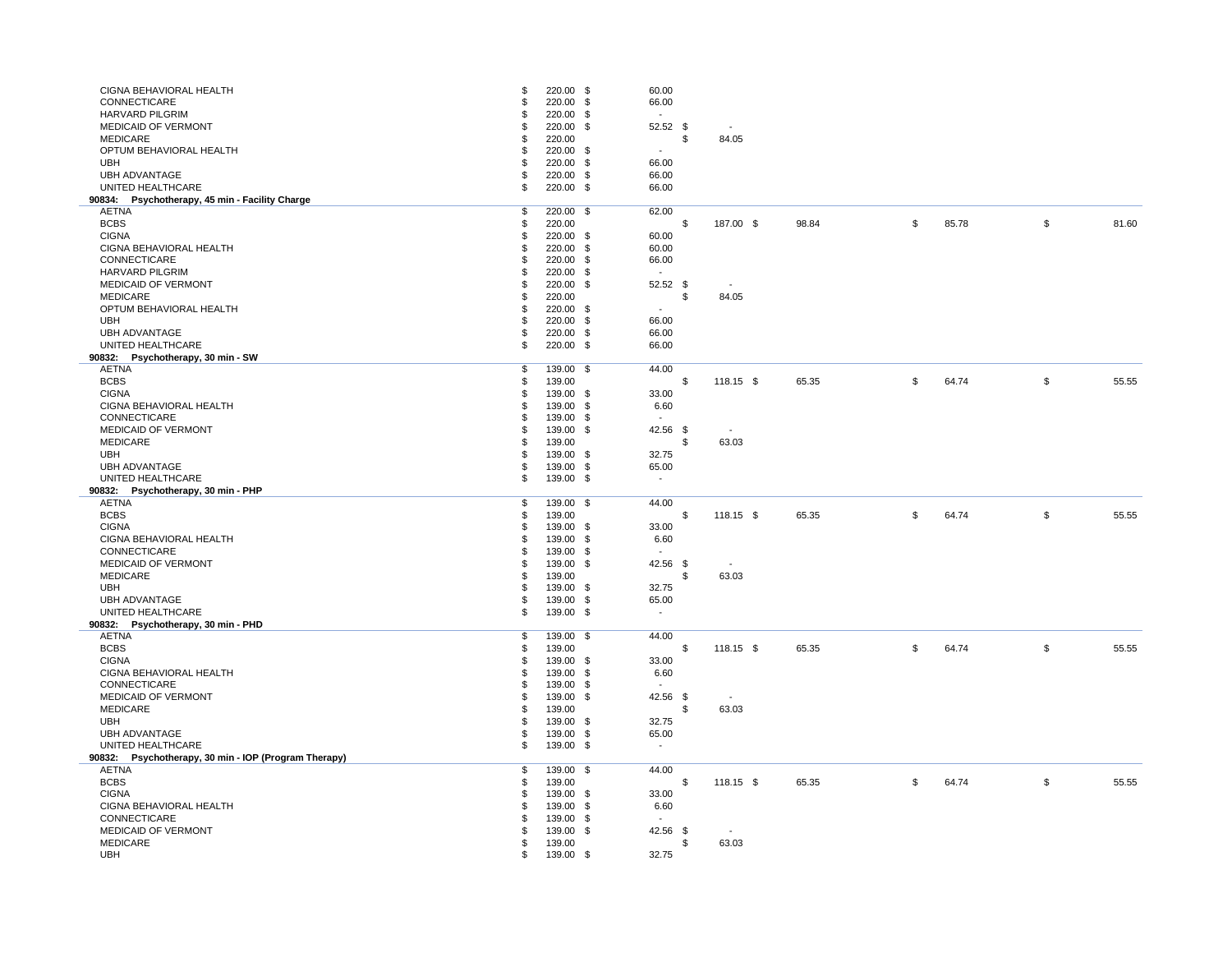| <b>UBH ADVANTAGE</b>                                                             | S                         | 139.00 \$ | 65.00                     |                      |       |                            |       |                           |       |
|----------------------------------------------------------------------------------|---------------------------|-----------|---------------------------|----------------------|-------|----------------------------|-------|---------------------------|-------|
| UNITED HEALTHCARE                                                                | \$                        |           |                           |                      |       |                            |       |                           |       |
|                                                                                  |                           | 139.00 \$ |                           |                      |       |                            |       |                           |       |
| 90832: Psychotherapy, 30 min - IOP (Non-MD)                                      |                           |           |                           |                      |       |                            |       |                           |       |
| <b>AETNA</b>                                                                     |                           | 139.00 \$ | 44.00                     |                      |       |                            |       |                           |       |
| <b>BCBS</b>                                                                      |                           | 139.00    |                           | 118.15 $\frac{6}{3}$ | 65.35 | $\mathfrak{S}$             | 64.74 | $\boldsymbol{\mathsf{S}}$ | 55.55 |
| <b>CIGNA</b>                                                                     |                           | 139.00 \$ | 33.00                     |                      |       |                            |       |                           |       |
| CIGNA BEHAVIORAL HEALTH                                                          |                           | 139.00 \$ | 6.60                      |                      |       |                            |       |                           |       |
| CONNECTICARE                                                                     |                           | 139.00 \$ | $\sim$                    |                      |       |                            |       |                           |       |
| <b>MEDICAID OF VERMONT</b>                                                       |                           | 139.00 \$ | 42.56 \$                  | $\sim$               |       |                            |       |                           |       |
| <b>MEDICARE</b>                                                                  |                           | 139.00    | \$                        | 63.03                |       |                            |       |                           |       |
| <b>UBH</b>                                                                       |                           | 139.00 \$ | 32.75                     |                      |       |                            |       |                           |       |
| <b>UBH ADVANTAGE</b>                                                             |                           | 139.00 \$ | 65.00                     |                      |       |                            |       |                           |       |
| UNITED HEALTHCARE                                                                |                           | 139.00 \$ | $\sim$                    |                      |       |                            |       |                           |       |
| 90832: Psychotherapy, 30 min - HUB                                               |                           |           |                           |                      |       |                            |       |                           |       |
| <b>AETNA</b>                                                                     | \$                        | 139.00 \$ | 44.00                     |                      |       |                            |       |                           |       |
| <b>BCBS</b>                                                                      |                           | 139.00    | \$                        | $118.15$ \$          | 65.35 | $\boldsymbol{\mathsf{\$}}$ | 64.74 | \$                        | 55.55 |
| <b>CIGNA</b>                                                                     |                           | 139.00 \$ | 33.00                     |                      |       |                            |       |                           |       |
| CIGNA BEHAVIORAL HEALTH                                                          |                           | 139.00 \$ | 6.60                      |                      |       |                            |       |                           |       |
| CONNECTICARE                                                                     |                           | 139.00 \$ | $\sim$                    |                      |       |                            |       |                           |       |
| <b>MEDICAID OF VERMONT</b>                                                       |                           | 139.00 \$ | 42.56 \$                  | $\sim$               |       |                            |       |                           |       |
| <b>MEDICARE</b>                                                                  |                           | 139.00    | \$.                       | 63.03                |       |                            |       |                           |       |
| <b>UBH</b>                                                                       |                           | 139.00 \$ | 32.75                     |                      |       |                            |       |                           |       |
| <b>UBH ADVANTAGE</b>                                                             |                           | 139.00 \$ | 65.00                     |                      |       |                            |       |                           |       |
| UNITED HEALTHCARE                                                                |                           | 139.00 \$ |                           |                      |       |                            |       |                           |       |
| 90832: Psychotherapy, 30 min - Facility Charge                                   |                           |           |                           |                      |       |                            |       |                           |       |
| <b>AETNA</b>                                                                     |                           |           | 44.00                     |                      |       |                            |       |                           |       |
|                                                                                  |                           | 139.00 \$ |                           |                      |       |                            |       |                           |       |
| <b>BCBS</b>                                                                      |                           | 139.00    | -S                        | $118.15$ \$          | 65.35 | $\frac{1}{2}$              | 64.74 | \$                        | 55.55 |
| <b>CIGNA</b>                                                                     |                           | 139.00 \$ | 33.00                     |                      |       |                            |       |                           |       |
| CIGNA BEHAVIORAL HEALTH                                                          |                           | 139.00 \$ | 6.60                      |                      |       |                            |       |                           |       |
| CONNECTICARE                                                                     |                           | 139.00 \$ | $\sim$                    |                      |       |                            |       |                           |       |
| <b>MEDICAID OF VERMONT</b>                                                       |                           | 139.00 \$ | 42.56 \$                  |                      |       |                            |       |                           |       |
| <b>MEDICARE</b>                                                                  |                           | 139.00    | \$                        | 63.03                |       |                            |       |                           |       |
| <b>UBH</b>                                                                       |                           | 139.00 \$ | 32.75                     |                      |       |                            |       |                           |       |
| <b>UBH ADVANTAGE</b>                                                             |                           | 139.00 \$ | 65.00                     |                      |       |                            |       |                           |       |
| UNITED HEALTHCARE                                                                |                           | 139.00 \$ | $\sim$                    |                      |       |                            |       |                           |       |
| 85730: Coagulation assessment blood test                                         |                           |           |                           |                      |       |                            |       |                           |       |
| <b>MEDICARE</b>                                                                  | $\boldsymbol{\mathsf{S}}$ | 48.00     | $\boldsymbol{\mathsf{S}}$ | 6.01                 |       |                            |       |                           |       |
| 85610: Blood test, clotting time                                                 |                           |           |                           |                      |       |                            |       |                           |       |
| <b>BCBS</b>                                                                      |                           | 32.00     | \$                        | 27.20                |       |                            |       |                           |       |
| <b>MEDICARE</b>                                                                  |                           | 32.00     | \$                        | 4.49                 |       |                            |       |                           |       |
| UNITED HEALTHCARE                                                                |                           | 32.00 $$$ |                           |                      |       |                            |       |                           |       |
| 85025: Complete blood cell count, with differential white blood cells, automated |                           |           |                           |                      |       |                            |       |                           |       |
| <b>BCBS</b>                                                                      |                           | 68.00     | \$.                       | 57.80                |       |                            |       |                           |       |
| <b>MEDICAID OF VERMONT</b>                                                       |                           | 68.00     |                           | 7.77                 |       |                            |       |                           |       |
| <b>MEDICARE</b>                                                                  |                           | 68.00     |                           | 7.70                 |       |                            |       |                           |       |
| UNITED HEALTHCARE                                                                |                           |           |                           |                      |       |                            |       |                           |       |
|                                                                                  |                           | 68.00 \$  | $\sim$                    |                      |       |                            |       |                           |       |
| 84443: Blood test, thyroid stimulating hormone (TSH)                             |                           |           |                           |                      |       |                            |       |                           |       |
| <b>MEDICARE</b>                                                                  | \$.                       | 139.00    | \$                        | 16.80                |       |                            |       |                           |       |
| UNITED HEALTHCARE                                                                | £.                        | 139.00 \$ | 6,009.12                  |                      |       |                            |       |                           |       |
| 84153: PSA (prostate specific antigen)                                           |                           |           |                           |                      |       |                            |       |                           |       |
| <b>MEDICARE</b>                                                                  | \$                        | 108.00    | $\boldsymbol{\mathsf{S}}$ | 18.39                |       |                            |       |                           |       |
| 81003: Automated urinalysis test                                                 |                           |           |                           |                      |       |                            |       |                           |       |
| <b>MEDICARE</b>                                                                  | \$                        | 15.00     | $\sqrt[6]{2}$             | 2.25                 |       |                            |       |                           |       |
| 81001: Manual urinalysis test with examination using microscope                  |                           |           |                           |                      |       |                            |       |                           |       |
| <b>MEDICARE</b>                                                                  | $\boldsymbol{\mathsf{S}}$ | 30.00     | $\boldsymbol{\mathsf{S}}$ | 3.17                 |       |                            |       |                           |       |
| 80076: Liver function blood test panel                                           |                           |           |                           |                      |       |                            |       |                           |       |
| <b>MEDICARE</b>                                                                  | \$                        | 104.00    | $\boldsymbol{\mathsf{S}}$ | 8.17                 |       |                            |       |                           |       |
| 80069: Kidney function panel test                                                |                           |           |                           |                      |       |                            |       |                           |       |
| <b>MEDICARE</b>                                                                  | \$                        | 73.00     | $\boldsymbol{\mathsf{S}}$ | 8.86                 |       |                            |       |                           |       |
| 80061: Blood test, lipids (cholesterol and triglycerides)                        |                           |           |                           |                      |       |                            |       |                           |       |
| <b>MEDICARE</b>                                                                  |                           | 104.00    | $\boldsymbol{\mathsf{S}}$ | 13.39                |       |                            |       |                           |       |
| UNITED HEALTHCARE                                                                |                           | 104.00 \$ | 13,648.98                 |                      |       |                            |       |                           |       |
|                                                                                  |                           |           |                           |                      |       |                            |       |                           |       |
| 80053: Blood test, comprehensive group of blood chemicals                        |                           |           |                           |                      |       |                            |       |                           |       |
| <b>BCBS</b>                                                                      | $\boldsymbol{\mathsf{S}}$ | 93.00     | $\boldsymbol{\mathsf{S}}$ | 79.05                |       |                            |       |                           |       |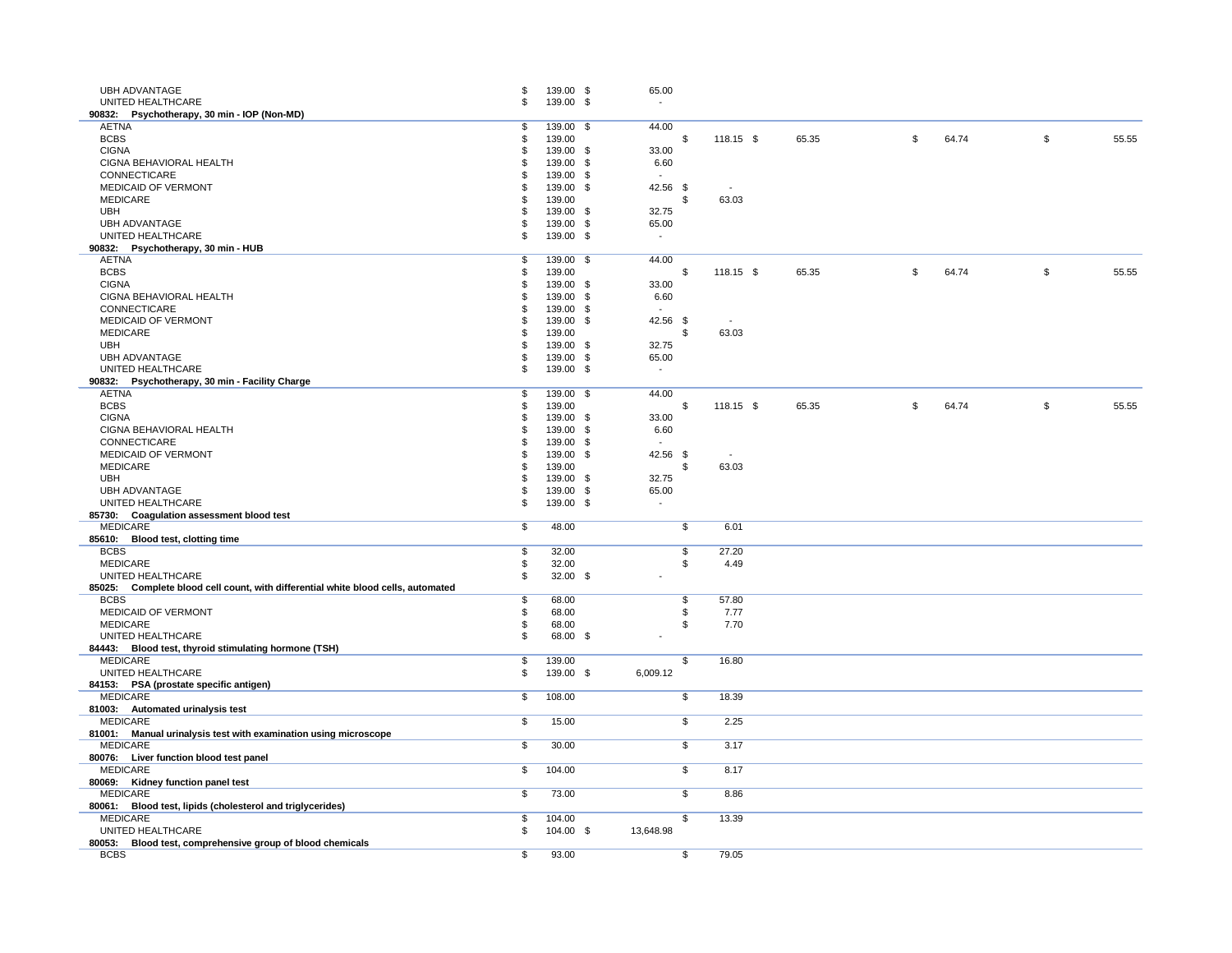|               | <b>MEDICAID OF VERMONT</b><br><b>MEDICARE</b>                                                                                         | \$       | 93.00<br>93.00    |          | \$<br>\$ | 10.56<br>10.56 |  |
|---------------|---------------------------------------------------------------------------------------------------------------------------------------|----------|-------------------|----------|----------|----------------|--|
|               | UNITED HEALTHCARE                                                                                                                     |          | 93.00 \$          | 7,501.67 |          |                |  |
| 99386:<br>N/A | Initial new patient preventive medicine evaluation (40-64 years)                                                                      |          |                   |          |          |                |  |
| 99385:        | Initial new patient preventive medicine evaluation (18-39 years)                                                                      |          |                   |          |          |                |  |
| N/A<br>99243: | Patient office consultation, typically 40 min                                                                                         |          |                   |          |          |                |  |
| N/A           |                                                                                                                                       | \$       | 180.00 \$         |          |          |                |  |
| 99244:<br>N/A | Patient office consultation, typically 60 min                                                                                         | \$       | 250.00 \$         |          |          |                |  |
| 97110:        | Physical therapy, therapeutic exercise                                                                                                |          |                   |          |          |                |  |
| N/A           |                                                                                                                                       |          |                   |          |          |                |  |
| 95810:<br>N/A | <b>Sleep study</b>                                                                                                                    |          |                   |          |          |                |  |
| 93452:        | Insertion of catheter into left heart for diagnosis                                                                                   |          |                   |          |          |                |  |
| N/A<br>85027: | Complete blood count, automated                                                                                                       |          |                   |          |          |                |  |
| N/A           |                                                                                                                                       |          |                   |          |          |                |  |
| 84154:<br>N/A | PSA (prostate specific antigen)                                                                                                       |          |                   |          |          |                |  |
| 81000:        | Manual urinalysis test with examination using microscope                                                                              |          |                   |          |          |                |  |
| N/A<br>81002: | Automated urinalysis test                                                                                                             | \$       | 29.00 \$          |          |          |                |  |
| N/A           |                                                                                                                                       | \$       | 15.00 \$          |          |          |                |  |
| 80055:<br>N/A | Obstetric blood test panel                                                                                                            | \$       | 46.00 \$          |          |          |                |  |
| 80048:        | <b>Basic metabolic panel</b>                                                                                                          |          |                   |          |          |                |  |
|               | <b>MEDICARE</b><br>UNITED HEALTHCARE                                                                                                  | \$<br>\$ | 73.00<br>73.00 \$ |          | \$       | 8.46           |  |
| 76700:        | <b>Ultrasound of abdomen</b>                                                                                                          |          |                   |          |          |                |  |
|               |                                                                                                                                       |          |                   |          |          |                |  |
| N/A           |                                                                                                                                       |          |                   |          |          |                |  |
| 743:<br>N/A   | Uterine and adnexa procedures for non-malignancy without comorbid conditions (CC) or major comorbid conditions or complications (MCC) |          |                   |          |          |                |  |
| 74177:        | CT scan of abdomen and pelvis with contrast                                                                                           |          |                   |          |          |                |  |
| N/A<br>73721: | MRI scan of leg joint                                                                                                                 |          |                   |          |          |                |  |
| N/A           |                                                                                                                                       |          |                   |          |          |                |  |
| 72193:<br>N/A | CT scan, pelvis, with contrast                                                                                                        |          |                   |          |          |                |  |
| 72148:        | MRI scan of lower spinal canal                                                                                                        |          |                   |          |          |                |  |
| N/A<br>72110: | X-Ray, lower back, minimum four views                                                                                                 |          |                   |          |          |                |  |
| N/A           |                                                                                                                                       |          |                   |          |          |                |  |
| 70553:<br>N/A | MRI scan of brain before and after contrast                                                                                           |          |                   |          |          |                |  |
| 70450:        | CT scan, head or brain, without contrast                                                                                              |          |                   |          |          |                |  |
| N/A<br>66984: | Removal of cataract with insertion of lens                                                                                            |          |                   |          |          |                |  |
| N/A           |                                                                                                                                       |          |                   |          |          |                |  |
| 66821:        | Removal of recurring cataract in lens capsule using laser                                                                             |          |                   |          |          |                |  |
| N/A<br>64483: | Injections of anesthetic and/or steroid drug into lower or sacral spine nerve root using imaging guidance                             |          |                   |          |          |                |  |
| N/A           |                                                                                                                                       |          |                   |          |          |                |  |
| 62323:<br>N/A | Injection of substance into spinal canal of lower back or sacrum using imaging guidance                                               |          |                   |          |          |                |  |
| 62322:        | Injection of substance into spinal canal of lower back or sacrum using imaging guidance                                               |          |                   |          |          |                |  |
| N/A<br>59610: | Routine obstetric care for vaginal delivery after prior cesarean delivery including pre-and post-delivery care                        |          |                   |          |          |                |  |
| N/A           |                                                                                                                                       |          |                   |          |          |                |  |
| 59510:<br>N/A | Routine obstetric care for cesarean delivery, including pre-and post-delivery care                                                    |          |                   |          |          |                |  |
| 59400:<br>N/A | Routine obstetric care for vaginal delivery, including pre-and post-delivery care                                                     |          |                   |          |          |                |  |